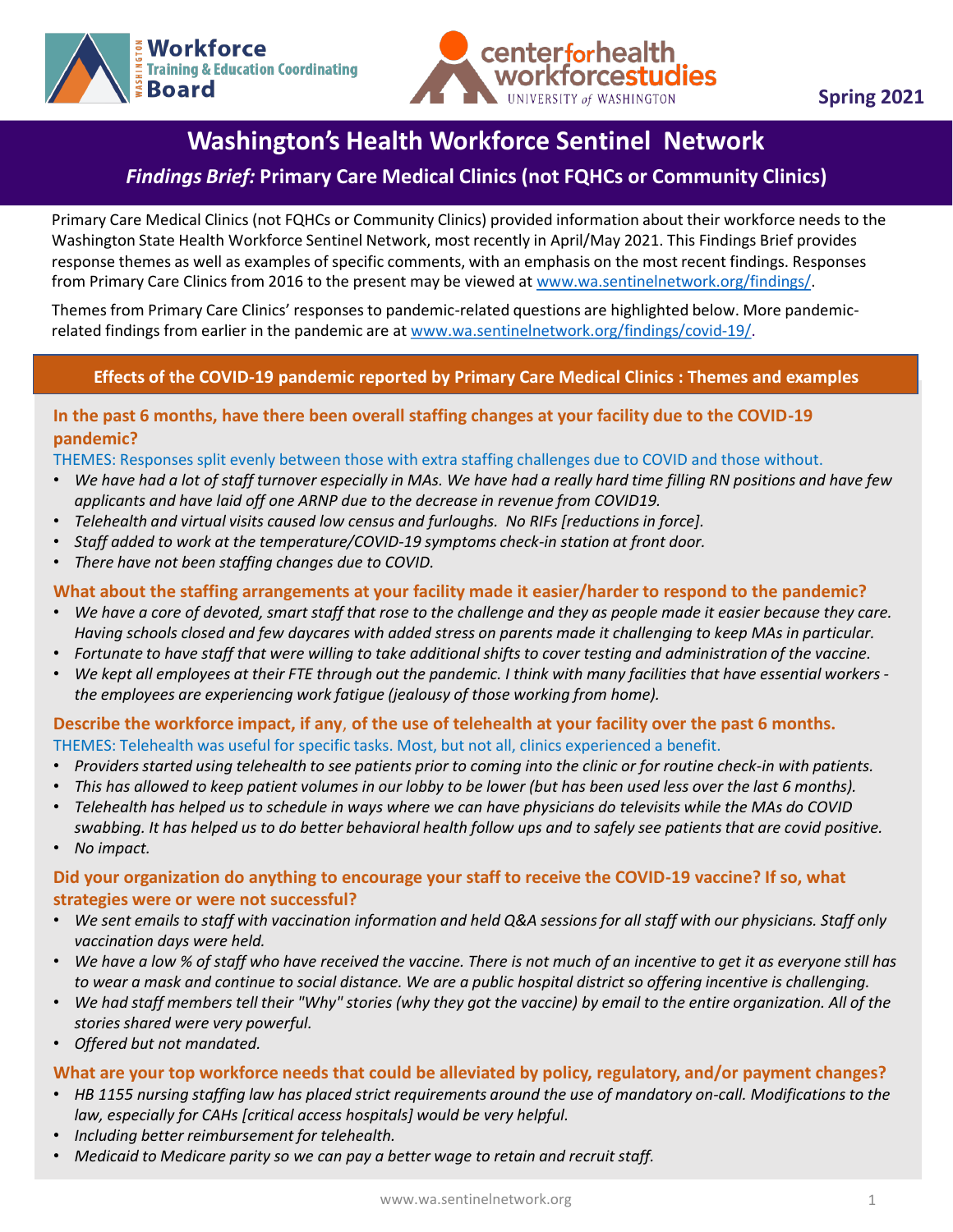# **Primary Care Medical Clinics (Spring 2021)**

Between 2016 and 2021, over the course of 10 reporting periods, Primary Care Medical Clinics and other health care facilities in Washington provided key, on-the-ground information to the Washington State Health Workforce Sentinel Network. Below are highlights of trends over time and recent findings. More Primary Care Clinic findings, along with those from other health care facilities, are at wa.sentinelnetwork.org.

# **Occupations with exceptionally long vacancies in Primary Care Medical Clinics\*: 2016-2021**

| Top occupations with exceptionally long vacancies |                                 |                                                 |                                                                                                                                                                                                                                                                                                  |                 |
|---------------------------------------------------|---------------------------------|-------------------------------------------------|--------------------------------------------------------------------------------------------------------------------------------------------------------------------------------------------------------------------------------------------------------------------------------------------------|-----------------|
| Rank                                              | 2016 - 2019                     | 2020                                            | Spring 2021                                                                                                                                                                                                                                                                                      |                 |
| 1                                                 | <b>Medical assistant</b>        | <b>Medical assistant</b>                        | <b>Medical assistant</b>                                                                                                                                                                                                                                                                         |                 |
| $\overline{2}$                                    | Physician/surgeon               | Physician/surgeon                               | <b>Registered nurse</b>                                                                                                                                                                                                                                                                          |                 |
| 3                                                 | <b>Registered nurse</b>         | <b>Mental health counselor</b>                  | <b>Licensed practical nurse</b>                                                                                                                                                                                                                                                                  | ↑<br>Most cited |
| 4                                                 | <b>Licensed practical nurse</b> | <b>Registered nurse</b>                         | <b>Multiple occupations cited at</b><br>same frequency<br>(e.g., Call center associate,<br>central access workers, SUDP,<br><b>Health information</b><br>technologists and medical<br>registrar, mental health<br>counselor, nursing assistant,<br>psychologist, receptionist,<br>social worker) |                 |
|                                                   |                                 | <b>Nurse practitioner</b>                       |                                                                                                                                                                                                                                                                                                  |                 |
| 5                                                 | <b>Nurse practitioner</b>       | <b>Licensed practical nurse</b>                 |                                                                                                                                                                                                                                                                                                  |                 |
|                                                   |                                 | <b>Physician assistant</b>                      |                                                                                                                                                                                                                                                                                                  |                 |
| 6                                                 | <b>Mental health counselor</b>  | Multiple occupations cited at<br>same frequency |                                                                                                                                                                                                                                                                                                  |                 |

\*not FQHCs or Community Clinics

#### **Demand for healthcare workforce reported by Primary Care Medical Clinics**

- *[Registered nurse] Lots of turnover due to retirement, burnout, younger RNs being recruited away, and people taking the job then declining at the last minute. Lots of churn.*
- *[Medical assistant, receptionist] Lots of turnover and quitting due to COVID19 stresses and stresses at home managing online school for their kids.*

#### **Reasons for vacancies and turnover reported by Primary Care Medical Clinics**

**The COVID-19 pandemic has introduced some new challenges, but many pre-COVID challenges persist**

- *[Medical assistant] MA is considered a "hot job" for pay inflation. Has been difficult to keep up with competitor wage changes across our region. Also inadequate training programs to meet demand..*
- *[Registered nurse] Fewer applicants, applicants requiring higher pay due to competition with health systems and low medicaid reimbursement. COVID 19 has taken many women out of the workforce and we are all competing for the same few applicants left. There is a lot of burnout due to COVID19.*
- *[Receptionist] Very few applicants, many are afraid to work around patients even with safety protocols. Salary has been an issue with unemployment pay and competition due to COVID19.*
- *Many clinic RN's, MA's, Registrars and LPN's were redeployed to COVID RN phone lines, testing and vaccines leaving vacancies in Primary Care clinics.*